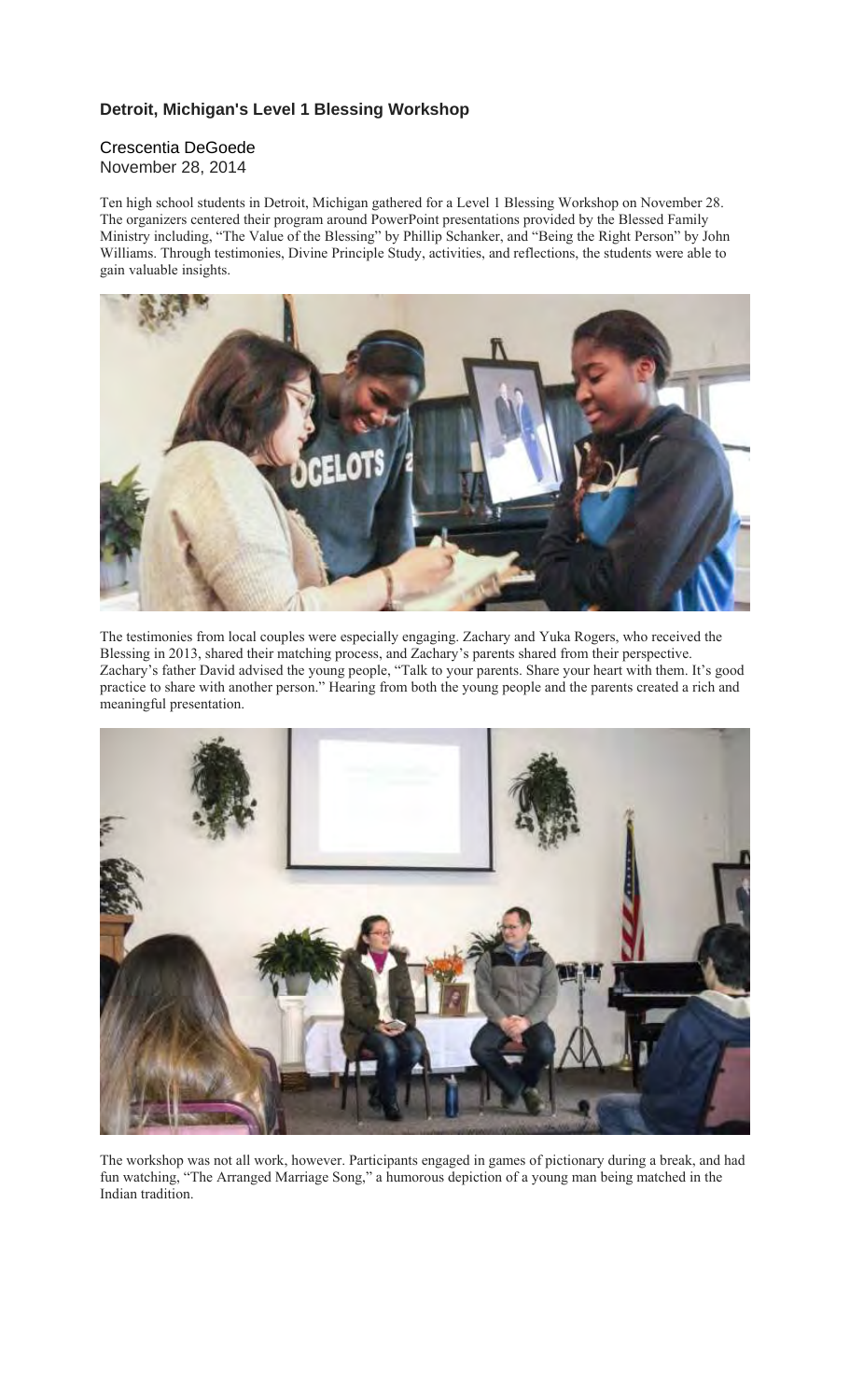

The day concluded with a "DP Trivia" contest, in which each participant received a McDonalds gift certificate, and an essay contest. The essay contest asked the students to write on the topic, "The Value of the Blessing" with the instructions that the best one would win a prize. Several participants wrote that they appreciated the workshop because they felt it was good to take time to be reminded of their value as young Unificationists and of the importance of being Blessed with a partner who has the same spiritual foundation they have.



Certificates for completing the workshop and the prize for the winning essay were presented at Sunday service in front of the congregation. Organizers plan to hold another workshop during the Martin Luther King holiday break in January so more high school students from the community can attend.